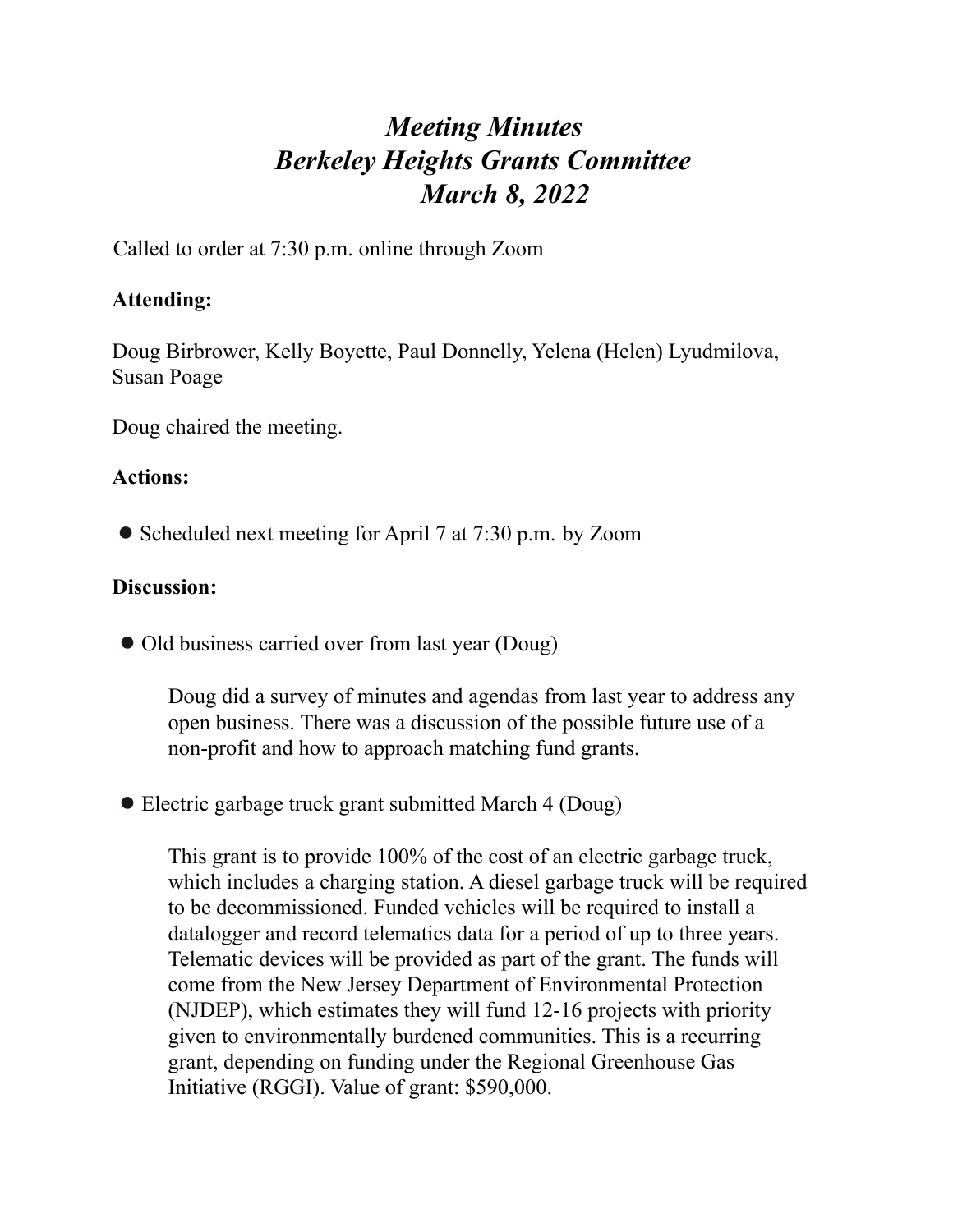● EV charging station grant ("It Pay\$ To Plug In") due May 13 (Helen, Doug)

This grant, which opens on March 14, is the second round of a grant program to build a network of charging stations throughout the State. We will need Liza's advice on getting three quotes from vendors. We should also get a copy of the first round grant from Liza.

• Whole Kids Foundation grant due March 11 (Kelly)

This is a grant for our Community Garden. Our proposal will focus on the use of the garden by special needs kids. We need a working EIN to get into the grant website. Value of grant: \$3,000.

- America Walks Community Change grant (not assigned)
- Veteran's grant/award (Kelly, Susan)

Kelly met with the VFW to see if we could achieve enough "points" to be certified for this annual award. Grant funds could be used to repave the VFW parking lot.

● Lord Littell (Susan)

We received three grants for Lord Littell in the past but those required matching funds which are not in this year's budget. Can we raise matching funds in some other way?

● Playground grant (Susan)

This is an idea from last year. Will try to follow up with the person who first found the grant. Can we use the Rutgers Inclusive Healthy Communities Grant Program?